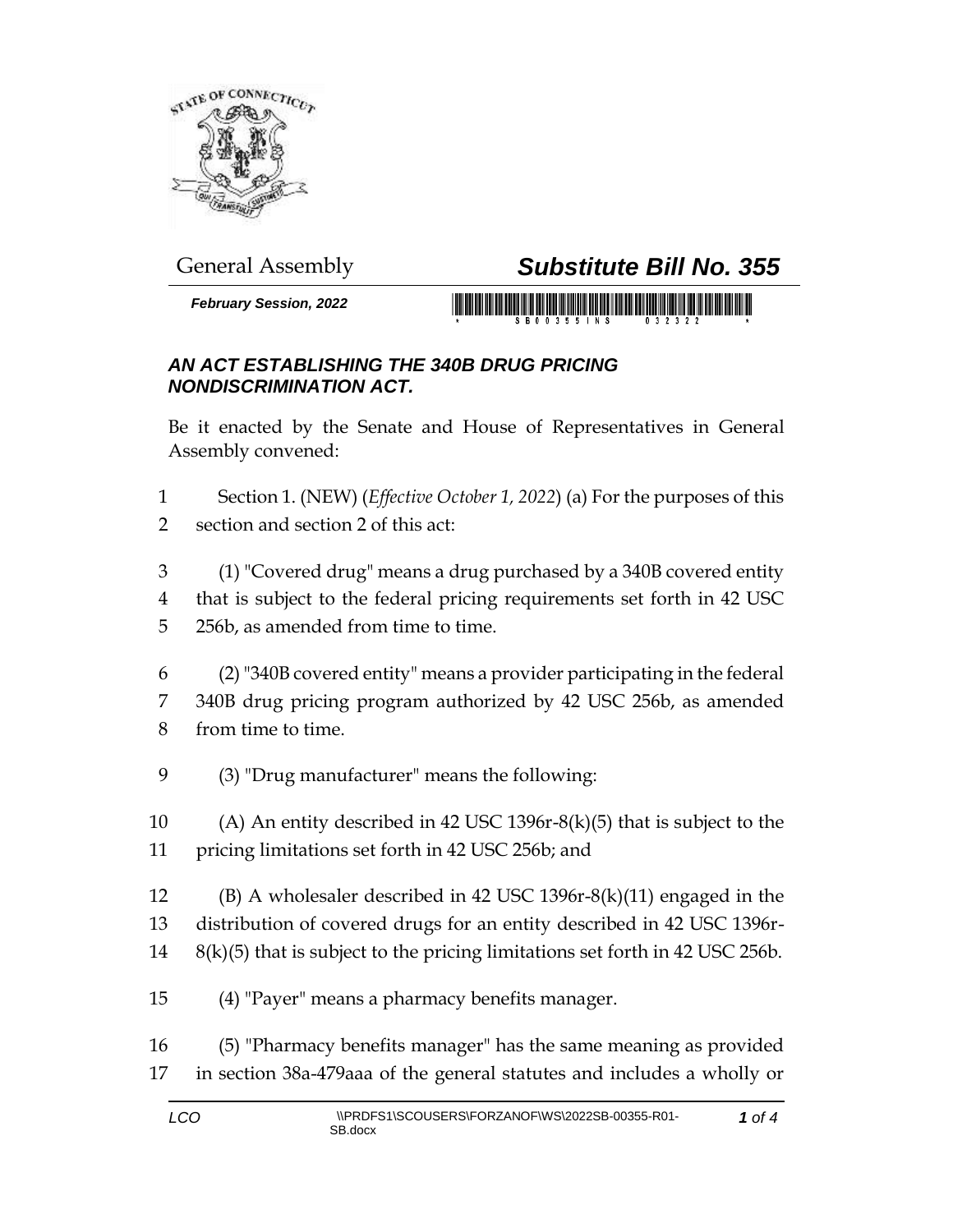partially owned or controlled subsidiary of a pharmacy benefits manager.

 (6) "Specified pharmacy" means a pharmacy owned by, or under contract with, a 340B covered entity that is registered with the 340B discount drug purchasing program set forth in 42 USC 256b to dispense covered drugs on behalf of the 340B covered entity, whether in person or by mail.

 (b) A payer shall not impose any requirements, conditions or exclusions that:

 (1) Discriminate against a 340B covered entity or a specified pharmacy in connection with dispensing covered drugs; or

 (2) Prevent a 340B covered entity from retaining the benefit of discounted pricing for the purchase of covered drugs.

 (c) Discrimination prohibited pursuant to subsection (b) of this section includes:

 (1) Payment terms, reimbursement methodologies, or other terms and conditions that distinguish between covered drugs and other drugs, account for the availability of discounts under the 340B discount drug purchasing program set forth in 42 USC 256b in determining reimbursement or are less favorable than the payment terms or reimbursement methodologies for similarly situated entities that are not furnishing or dispensing covered drugs;

 (2) Terms or conditions applied to 340B covered entities or specified pharmacies based on the furnishing or dispensing of covered drugs or their status as a 340B covered entity or specified pharmacy, including restrictions or requirements for participating in standard or preferred pharmacy networks or requirements related to the frequency or scope of audits;

(3) Requiring a 340B covered entity or specified pharmacy to identify,

*of 4*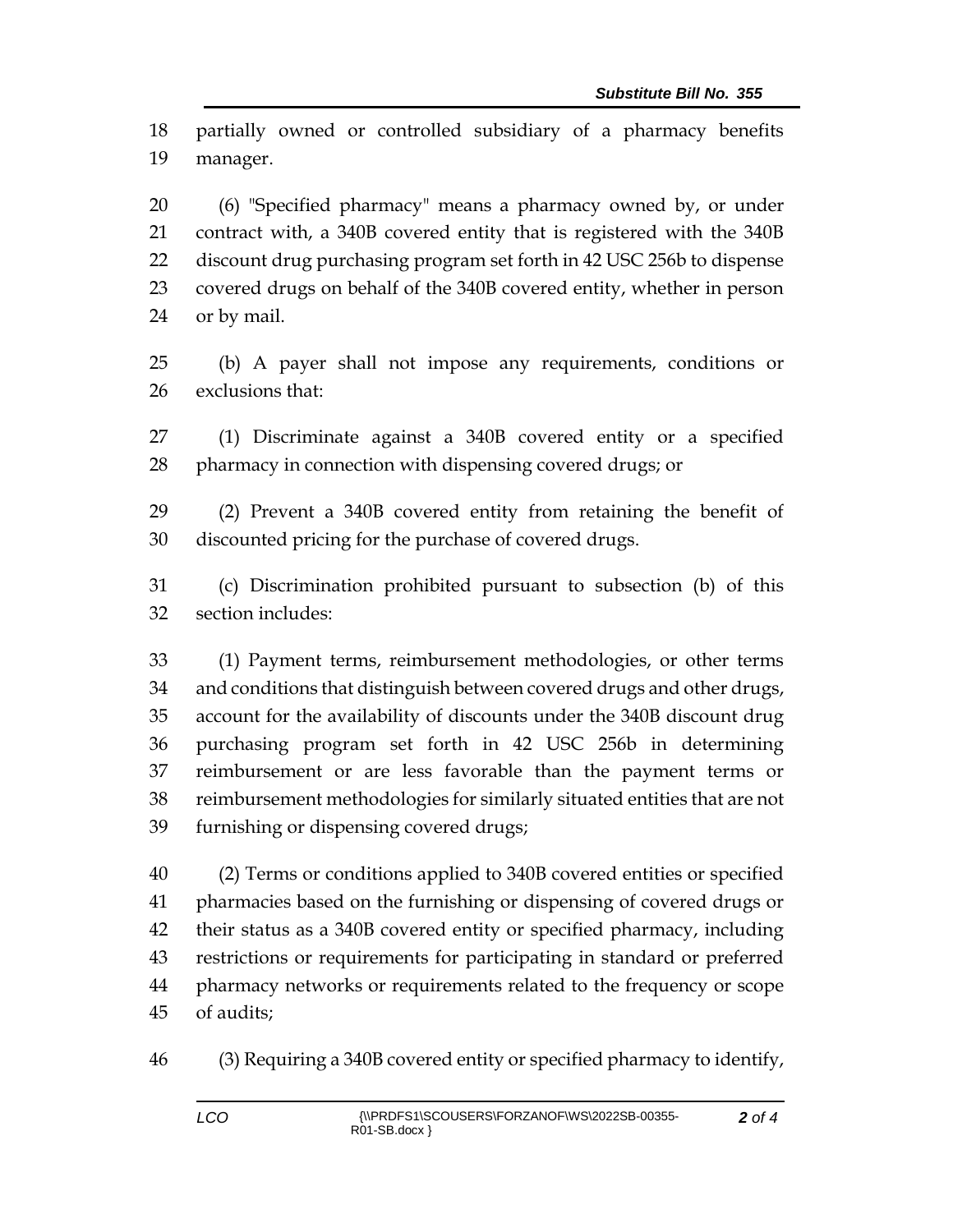either directly or through a third-party, covered drugs or covered drug costs;

 (4) Refusing to contract with or terminating a contract with a 340B covered entity or specified pharmacy, or otherwise excluding a 340B covered entity or specified pharmacy from a standard or preferred network, on the basis that such entity or pharmacy is a 340B covered entity or a specified pharmacy or for reasons other than those that apply equally to entities or pharmacies that are not 340B covered entities or specified pharmacies;

 (5) Retaliation against a 340B covered entity or specified pharmacy based on its exercise of any right or remedy under this section; or

 (6) Interfering with an individual's choice to receive a covered drug from a 340B covered entity or specified pharmacy, whether in person or via direct delivery, mail or other form of shipment.

 (d) The provisions of this section do not apply to the federal Medicare program and HUSKY Health program, but do apply to entities that contract with the HUSKY Health program or the federal Medicare program if such entities are a payer and have discretion to negotiate or establish rates of payment for drugs.

 Sec. 2. (NEW) (*Effective October 1, 2022*) (a) A drug manufacturer shall comply with federal pricing requirements set forth in 42 USC 256b when selling covered drugs to 340B covered entities located in this state and shall not impose any preconditions, limitations, delays or other barriers to the purchase of covered drugs that are not required under 42 USC 256b.

 (b) Preconditions, limitations, delays or other barriers prohibited by subsection (a) of this section include:

 (1) Implementation of policies or limitations that restrict the ability of 340B covered entities or specified pharmacies to dispense covered drugs, including restrictions on the number or type of locations through